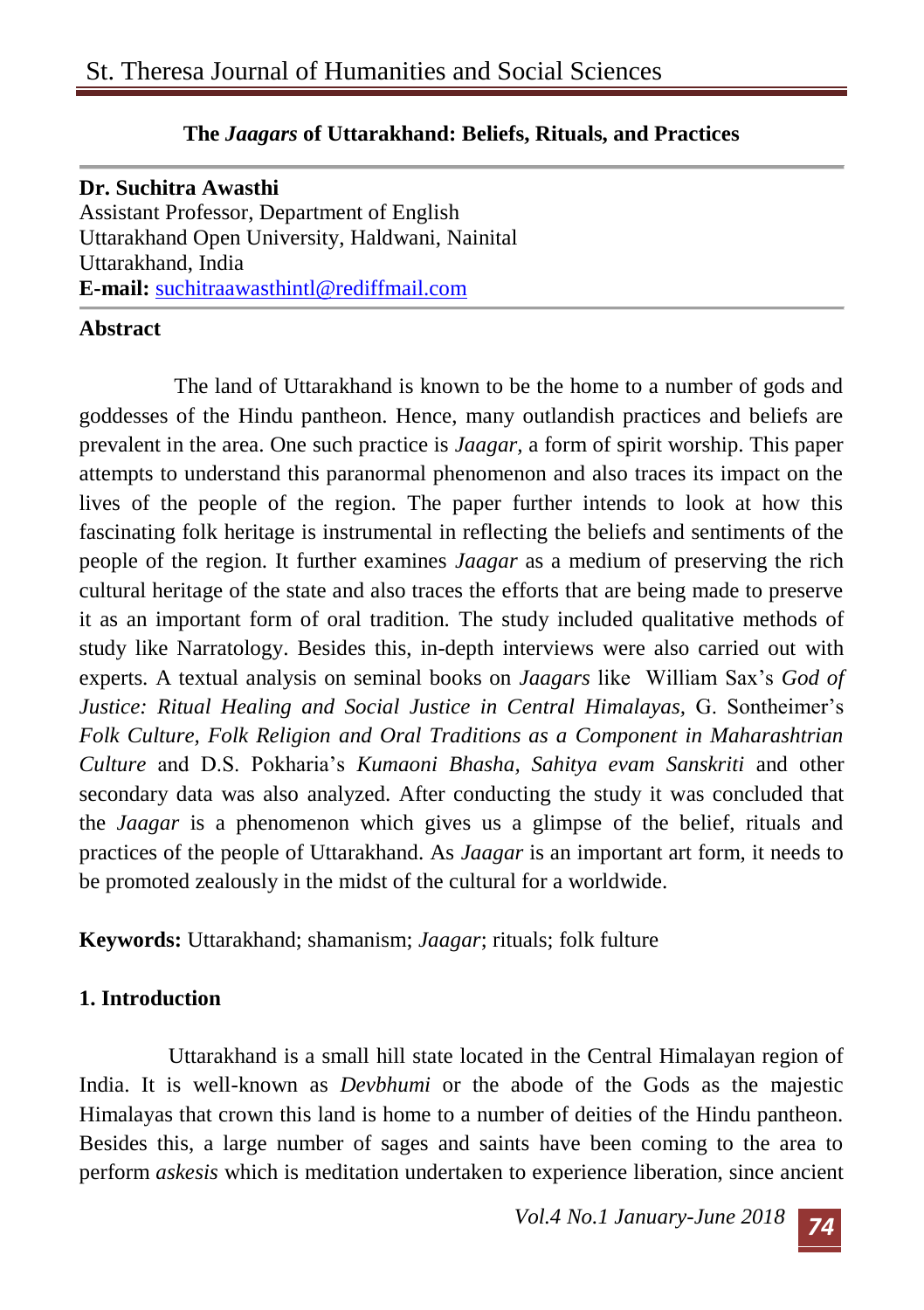times. The land is also dotted by a number of prominent shrines and pilgrimage spots. It is, therefore, natural for a land that possesses such a glorious spiritual and religious heritage to be steeped in culture and tradition. Not only is this rich culture and the centuries old tradition witness in the folk songs and dances of the region, but it is also reflected in the lifestyle and customs of the people of *Devbhumi*. Owing to its hilly terrain, Uttarakhand has largely remained cut-off from modernization and people continue to follow the age-old customs until the present. If one travels to the rural areas of the state, one will find the prevalence of Shamanistic practices and beliefs of *Jaagars* which continue to baffle the "modern scientific mind".

*Jaagar* should not be seen as a mere ritual. It stands for the profound faith of the people of Uttarakhand. The people of Uttarakhand have been associated with this paranormal phenomenon since ancient times and it marks a similarity with other Shamanistic practices from around the globe. Be it the Hmong Shamanism which is practiced in China, the Dukun of Indonesia, the Shamanistic practices of Tibet, the spiritual worship of the Native Indians or the Shamanism of Europe, they all share certain commonalities. For instance, all the above mentioned Shamanic practices take the Shaman into altered levels of consciousness, whereby they interact with the spiritual powers and obtain solutions that afflict their kith and kin. In the words of Rama (n.d.):

> *"Shamanic practice is an ancient practice for accessing intuitive or spiritual realms for guidance and healing. Shamanic practice is a common heritage of almost all cultures and has been around for at least 30,000 years. It is the way our ancestors expressed their spirituality and was integrated into every aspect of their lives. It is a wonderful complementary practice for almost any spiritual belief system. It is also a powerful vehicle for personal transformation*."

Just like Rama (n.d.), local historian Prof. Prayag Joshi has a deep passion and high regard for this paranormal phenomenon avers in a personal interview given to me. Prof. Joshi that this "non-ordinary reality exists and we need to approach it realistically and scientifically (P. Joshi, personal interview, 3 April 2015)." Similar thoughts were echoed by Gunther-Dietz Sontheimer (1995: 56) in his paper "The Folk Festival" when he says that "Folk religion does not explain itself to outsiders and thus empirical observation is one of the most important means to identify it."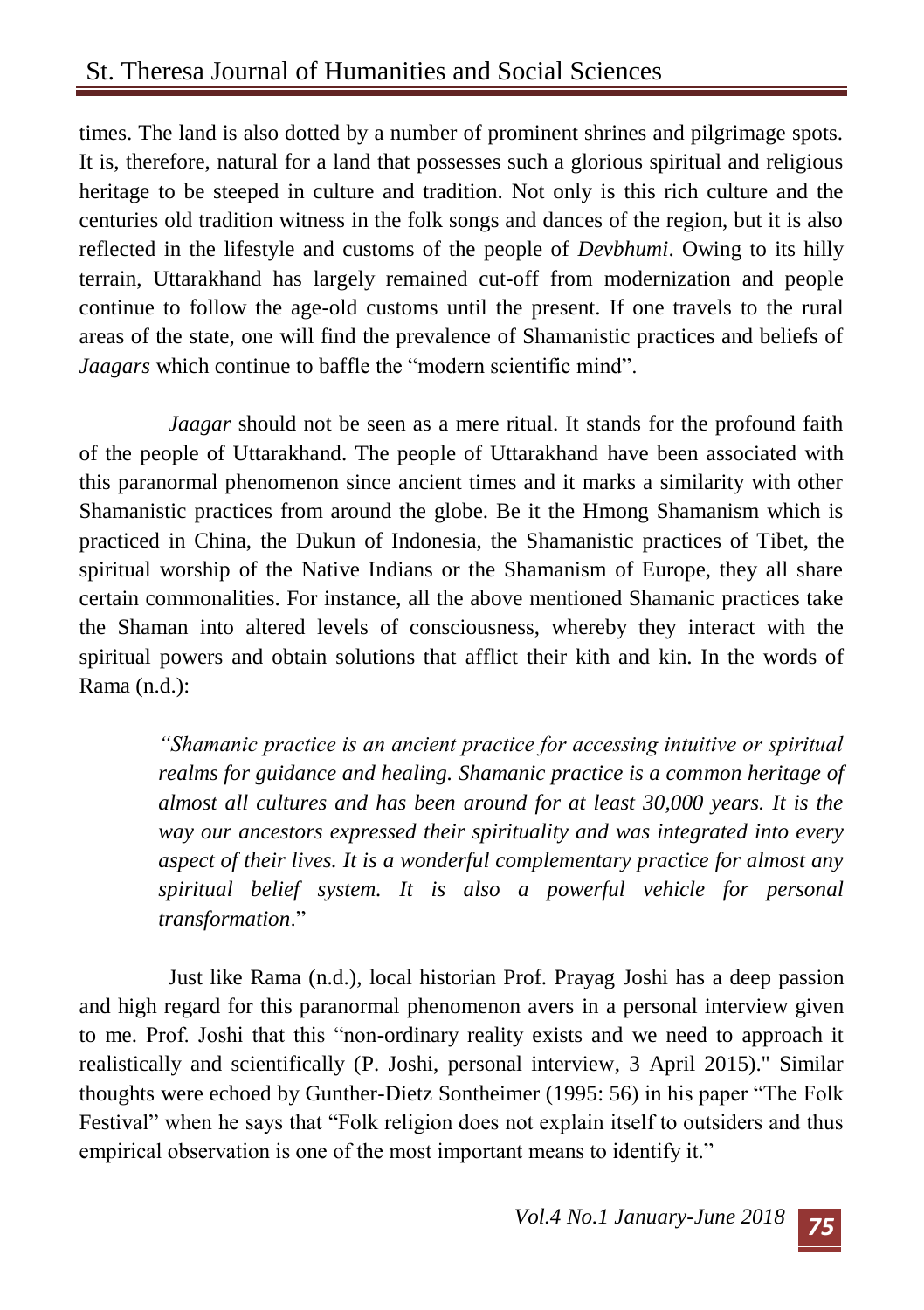# St. Theresa Journal of Humanities and Social Sciences

Thus, in order to understand this paranormal phenomenon, there is a need to approach it objectively and without any pre-conceived notions. It is associated with the beliefs of the people in the existence of some supernatural cosmic powers that coexist in space and time with the people of today. Its importance cannot be undermined nor be dismissed as something uncultured. By examining the corpus of beliefs, rituals, and practices prevalent in Uttarakhand, people can understand the ethos of the land for it is in such folk traditions that enrich and strengthen the lives and connect the people to their roots.

This paper attempts to examine *Jaagar* not just as a ritual, but also as an important ballad form much in the line of the tradition of Bardic poetry of the West. It endeavors to understand this fascinating folk Shamanistic heritage and trace its impact on the lives of the people of the region. It also examines how this age-old practice can be instrumental in understanding the beliefs, customs, and sentiments of the people of the region. Moreover, it will attempt to understand how *Jaagar* as a traditional ballad form can be used as an important source of preserving the rich cultural heritage of the state. Lastly, it explores the efforts that are being undertaken by the social scientists in order to preserve *Jaagar* as an important form of oral tradition.

#### **2. Review of Literature**

Social Science has always been observed through the lens of rationalization. However, in the recent past, interest in the paranormal has led to research in this unexplored domain as well. Be it in China, Europe, America or even in India, a lot of research is being carried out by the social scientists on paranormal practices; yet a survey of the available critical studies reveals that there is a dearth of studies dealing with the paranormal practices of the Kumaoun Himalayas. Even the paranormal phenomena practiced by the people of the neighboring state of Himachal Pradesh and the Garhwal Mandal of Uttarakhand are researched and documented. For instance, researches and documentation of the outlandish practices of Himachal Pradesh have been carried out by renowned scholars like Prof. Subhadra Mitra Channa of the Delhi University. Prof. Channa's book titled *The Inner and Outerselves: Cosmology, Gender and Ecology in the Himalayas* (2013) sheds light on the rituals and customs of the hill tribes of Uttarakhand but the book does not dwell upon the outlandish phenomena like the "Jaagars". The book of Channa (2013) also deliberated on the ritualistic occurrences in her writings such as "Ritual Dynamics and Science of Ritual" and "Ritual Transfer: From High to Low in the Himalayas", but these works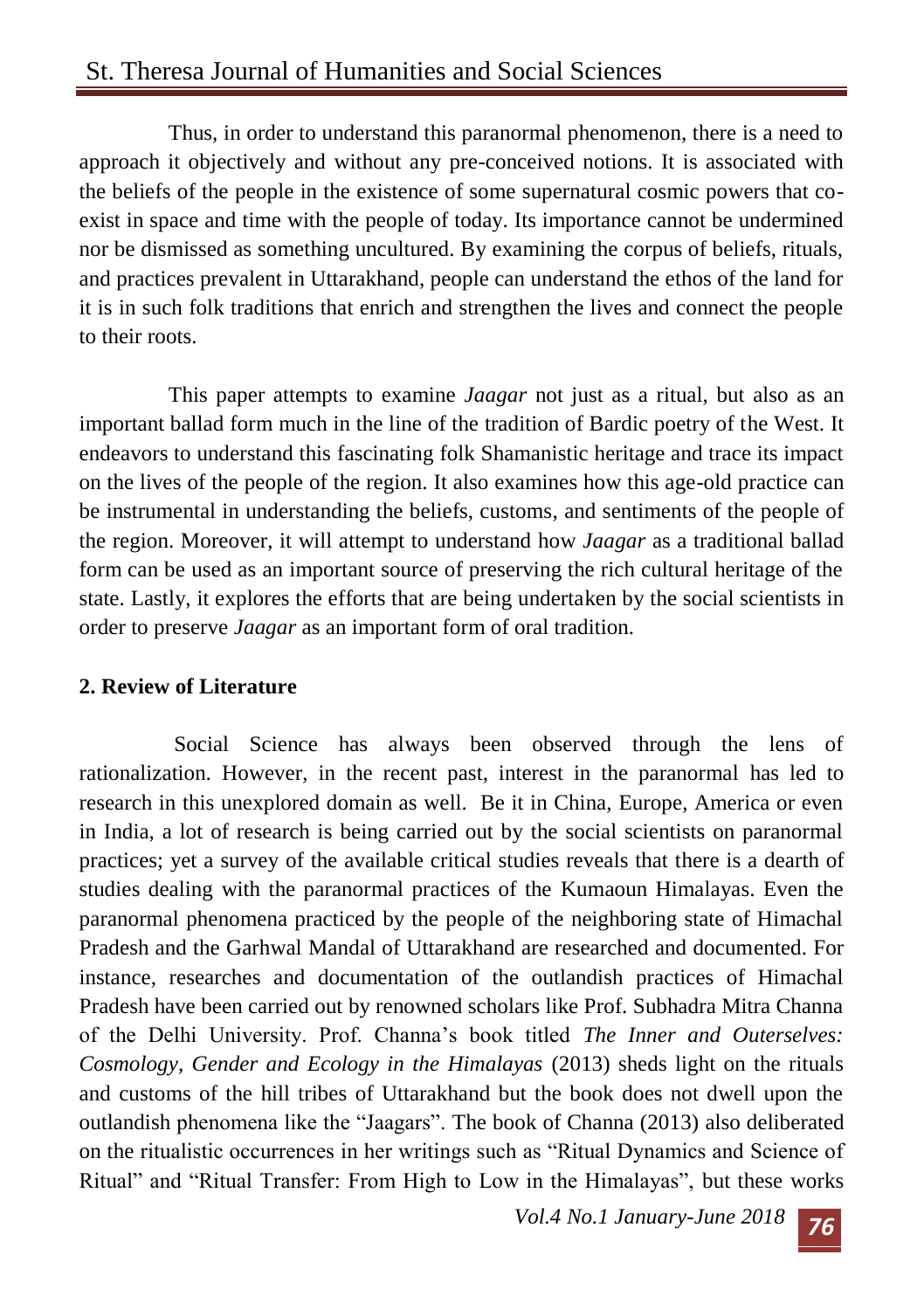discuss similar phenomena practiced in the Himanchal Pradesh. Similarly, renowned anthropologist Prof. William Sax of the Heidelberg University has conducted extensive studies on the Shamanistic studies of the Garhwal Himalayas of Uttarakhand in books such as *God of Justice: Ritual Healing and Social Justice in the Central Himalayas* (Sax, 2009); but has not included the Shamanistic practices of the Kumaoun Himalayas in his gamut. Nonetheless, the outlandish practices of Kumaoun need to be further researched and documented. In such a scenario, the study attempts to examine the paranormal practices of the Kumaoun Himalayas which is a relatively unexplored domain and thus is of significance.

## **3. Research Methodology**

The study included qualitative methods, in particular, Narratology and also included in-depth interviews with experts and non-participant observation. Interviews with local exponents and practitioners' were carried out as *Jaagar* is an important folk art of the region. The seminal texts on this art form viz. William Sax's *God of Justice: Ritual Healing and Social Justice in Central Himalayas,* G. Sontheimer's *Folk Culture, Folk Religion and Oral Traditions as a Component in Maharashtrian Culture*  and D.S. Pokharia's *Kumaoni Bhasha, Sahitya evam Sanskriti* and some other secondary data was also analyzed and interpreted, the interviews studied and the researcher's views as non-participatory observer noted, they all were compared and to deduce findings of the research. On a careful study of all the three sets of data, it was found out that all the three complemented each other. Furthermore, a textual analysis of the various works on the subject and analysis of other critical secondary data like books, articles, newspaper reports, and audio-visual media on "Jaagars" was also carried out, which also contributed as essential components of the research work. This was purely an academic research and fortunately, the researcher did not encounter any ethical issues to grapple with during the course of the entire research.

## **4. Discussion based on Interviews/Observations**

#### **4.1 The** *Jaagar* **Belief Systems**

According to Prof. Prayag Joshi, the word *Jaagar* comes from the Sanskrit word *Jaaga* which means "to awaken" (P.Joshi, personal communication, 3 April 2015). The meaning alone points to several critical inquiries as what is this awakening all about, who is to be awakened, and for what purpose. As mentioned earlier, the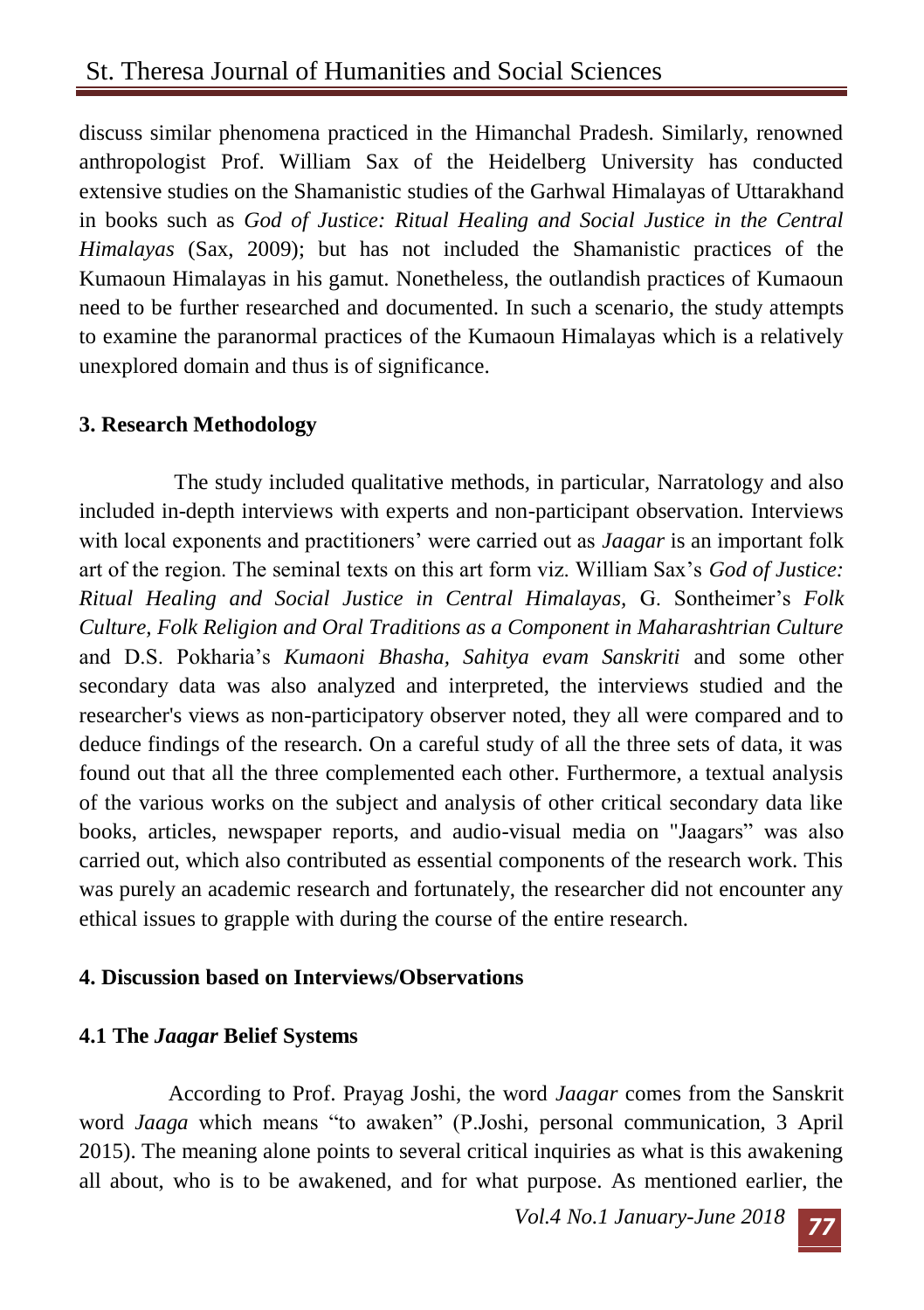rural inhabitants of the region are untouched by the modern world and live in proximity to nature. Such a background contributed much to their deep-rooted faith in the supernatural. For instance, whenever a calamity befalls them or when the modern custodians of justice fail to deliver justice to them, these simple folks seek their answers and receive salvation through "the other world." Furthermore, according to Prof. Joshi again, *Jaagar i*s a medium or way in which gods and local deities are called or awakened from their dormant stage and asked for favors or remedies for certain problems that plague the supplicant. It is attached to the idea of divine justice and is organized to seek penance for a crime or to seek justice from the gods for some injustices done. Thus, it is evident from this description that *Jaagar* is a form of Shamanism which is practiced in the hills of Uttarakhand (P. Joshi, personal communication, 3 April 2015).

Like most other areas of India, the people of Uttarakhand also worship a host of other gods besides worshipping the gods of the Hindu pantheon. For instance, *Ganganath, Golu, Bholanath, Malay Nath, Haru-Saem, Goril, Nagimalare* are some of the local gods who are revered by the people of the region. Besides these local gods, each village also has its own god called the *Bhumyal* or *Kshetrapal* who is believed to be protecting his own territory. It just doesn't stop here, for, at times, some households also have their "personal" god known as *Kul Devta*. This god is believed to be the ancestral god of that family who protects them from malicious spirits that supposedly haunt the region. In *Jaagar*s, it is usually the local gods that are invoked. In the words of Sax (2009), these local gods are "fierce and take a lot of blood sacrifice." It is for this reason that animal sacrifices are also an important part of this ritual.

Although *Jaagar* is one paranormal phenomenon, it has been categorized differently by different scholars. For instance, based on the subject and the singing pattern, Pokharia (1994) has categorized *Jaagars* into three broad categories: *Dev Jaagars*; *Bhoot Jaagars*; and *Masaan Jaagars. Dev Jaagars* are those *Jaagar*  ceremonies in which the benevolent gods are invoked upon the body of the medium. These gods who are invoked reward and bless the devotees present in the ceremony. Contrary to the *Dev Jaagar* is the *Bhtoot Jaagar.* In this ceremony, the disembodied spirit of a deceased person is brought down to the earth and incarnated in human bodies to seek answers to the problems that torment the plaintiff. *Bhoot* in Hindi stands for spirit. At times the spirits invoked in the *Bhoot Jaagar* can get very wild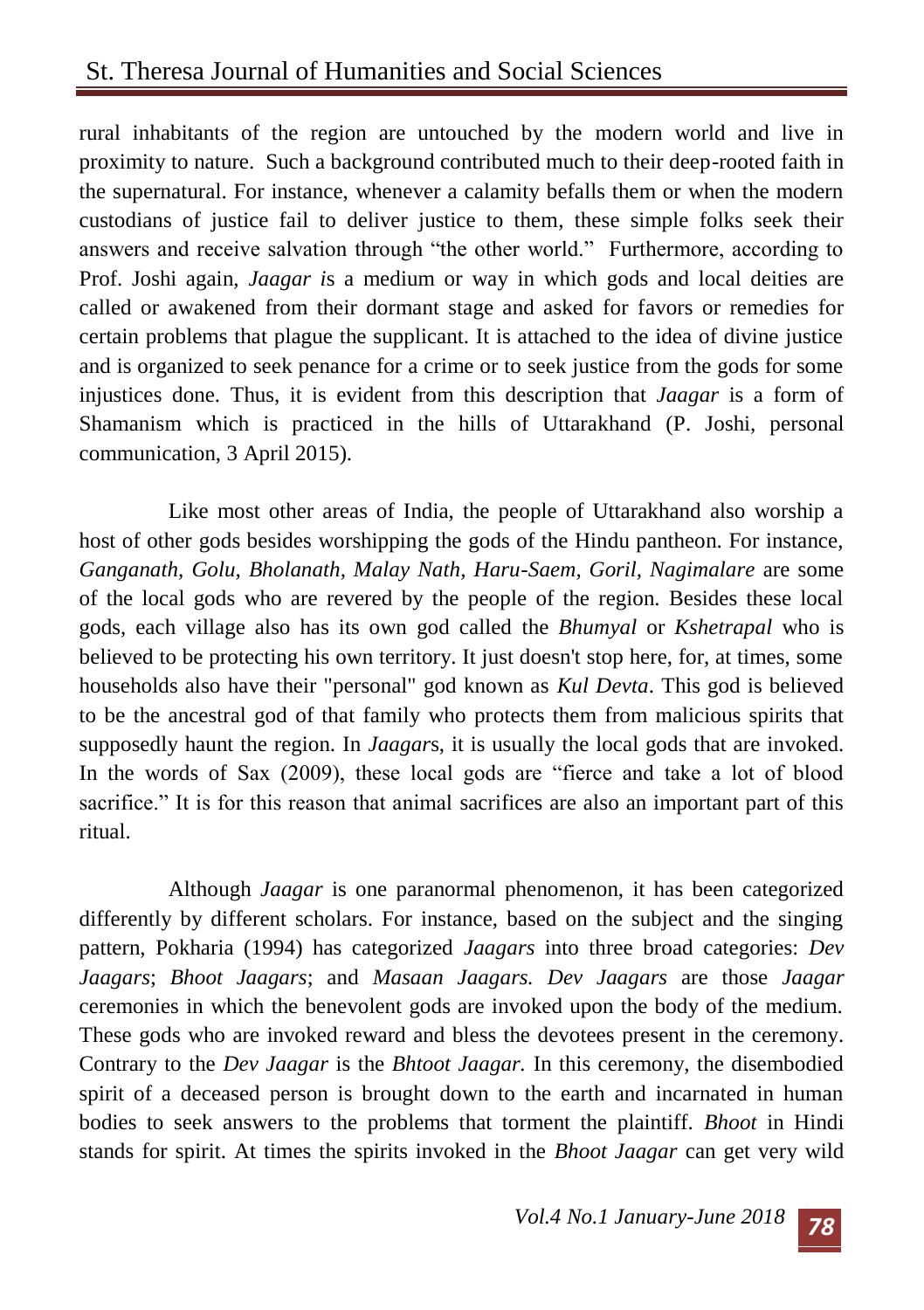and would have to be appeased. The third kind of *Jaagar* is the *Masaan Jagaar* in which the evil spirits are invoked. *Masaan Jaagars* are usually sung with derision.

However, *Jaagars* are also categorized on the basis of musical instruments used in ritual, namely: *Hurkiya Jaagar, Damaria Jaagar,* and *Muryon Jaagar.* These categories are made on the basis of musical beats produced by different percussion instruments. *Hurka* and *Damaria* are folk percussion instruments of Uttarakhand which are used during the *jagaar.* In a personal interview with me A. Karki told that in *Muryon Jaagar,* the brass plate is used as a drum. The spirit takes possession of the subjects and they dance on the beats of music (A. Karki, personal interview, April 3, 2015).

## **4.2 The** *Jaagar* **Rituals and Practices**

*Jagaar* rituals can be organized publicly or it can be a family affair*. It* may also span from one day to twenty-two days and are known by different names in the different parts of the state. For example, a three-day *Jaagar* is known as *Dhinali and* a twenty-two-day *Jaagar* is known as *Baisi.* Similarly, in the Pithoragarh district, *Vaishi*  is observed for twenty-two long days when a male child is born or when a newly-wed bride enters her in-laws' house.

Although *Jaagars* are performed for a myriad of reasons and on different occasions as for seeking divine justice, for health reasons, for protection, for progeny, and so on, it is mainly performed to seek answers to problems that torment a simple human being. Before the *Jaagar* ritual commences, however, it is important that preparations for the event be made. In case of a community *Jaagar,* an organizer for the event has to be identified. It is also imperative that a purification ceremony can be performed. However, it should be noted that this cleansing is not just superficial but it also includes the cleansing of the soul. *Jaagars* are transcendental affairs where the gods are invoked, therefore, it is important that the person who is selected for the event be of pure soul. This person is known as *Syonkar* and it is at his home that the ritual is organized. The room where the *Jaagar* is to take place is also cleansed thoroughly and a sacred fire is lit in the *dhuni*. *Dhuni* has a special significance in Hinduism as it is emblematic of *Shakti,* the divine creator (Dumka and Joshi, 1999).

The ritual is mainly Shamanistic with the ceremony commencing with the singing of the customary *Sanjhvali Geet.* Through the *Sanjhvali Geet,* the gods of the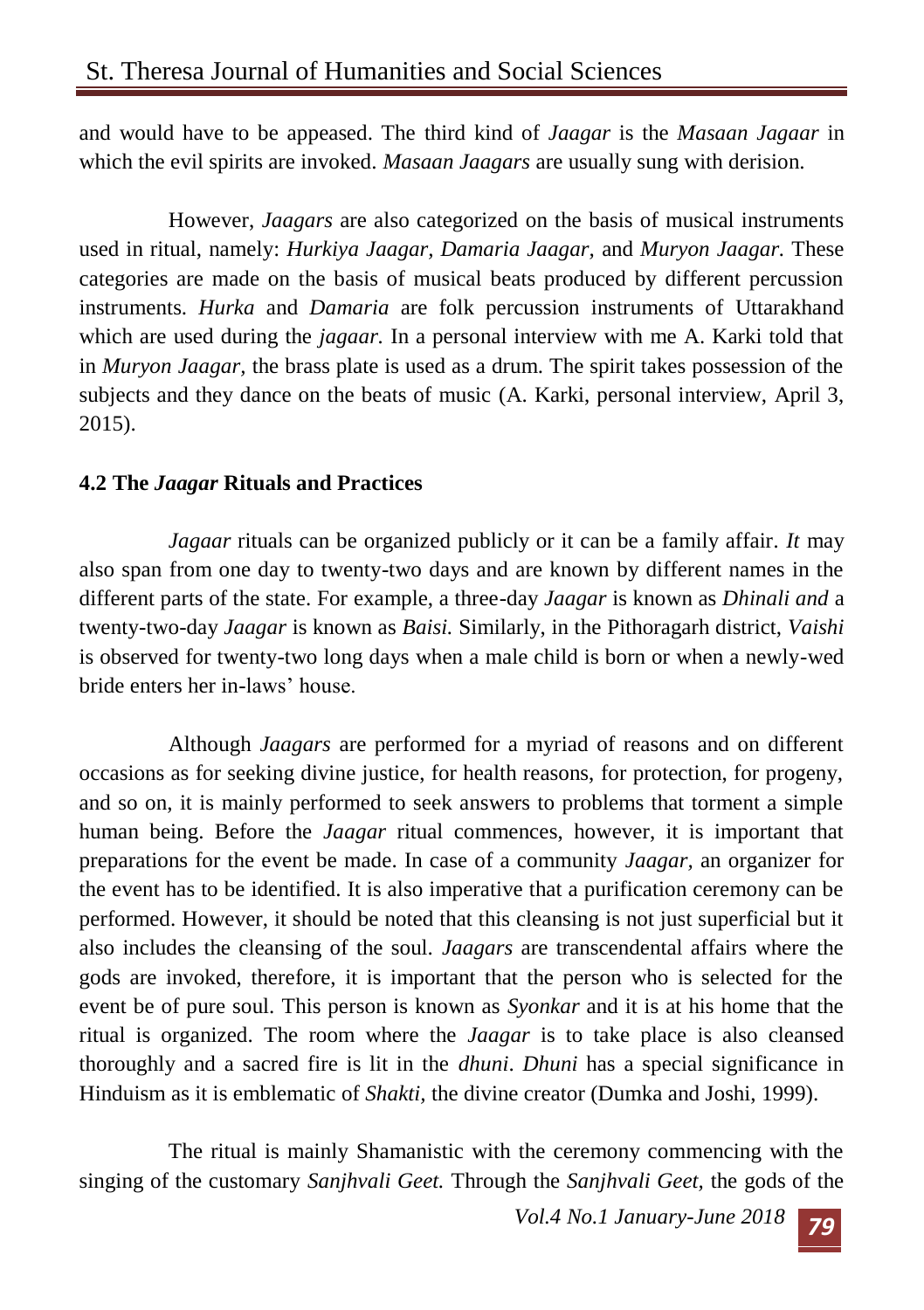Hindu pantheon are remembered and their help is sought for a successful completion of the ritual. For this reason, it is not surprising that the two other essential participants of the *Jaagar* besides the *Syonkar* are the *Jagariya* and the *Dagariya.* The *Jagariya* is the chief singer who sings the *Jaagar* ballad in order to propitiate the deity who is to be invoked. He is the exorcist who performs the right of solemn exorcism. He is accompanied by two or three *Hebars* or the *Heval Lagane Wale* who are mainly the chorus singers. The *Dagariya* is another crucial member of the group. The *Dagariya* is the person who is chosen as the medium for the gods to descend upon. The word *Dagariya* comes from the Kumaoni word *Dagar* which means "path". Thus, the *Dagariya* is the pathfinder who leads and guides the gathering through the entire process. Community *Jaagars* are intended for the protection and well-being of the entire region (Nautiyal, 2003).

Music is the most important constituent of the ritual. It forms the medium through which the Gods are invoked. The *Jaagariya* sings ballads which glorify the exploits of the deity to be summoned and in doing so usually alludes to the great Indian epics like the *Ramayana* and the *Mahabharata.* The main instruments that are used are the *hurka, dhol, damau, muryo, flute,* and *thali.* Except for the flute, all the instruments are percussion instruments and are native to the region. These instruments are also played in the region on all auspicious occasions. The significance of these percussion instruments can be gauged from the fact that as mentioned earlier, some of the *Jaagars* are named after these instruments.

In addition, animal sacrifices especially goats were also a common practice in order to appease the deities. This is seen by many as an important part of the local custom. However, such practices are now being seen as superstitions. Nowadays, more people are moving to the "sacrifice of the self" or are practicing the symbolic coconut sacrifice in order to propitiate the deity. Yet, the animal sacrifice has been a bone of contention in the state, often it takes an ugly turn, people who are stick to customs become adamant to sacrifice animals in large numbers, whereas state authorities try to stop mass animal sacrifice (Firspost, 2012). The traditional and artistic aspects of *Jaagar* also lose its significance in such a controversy.

The next ritual that is performed is the *Birtvai. Birtvai* is mainly the ritual which is performed in order to invoke the deity to be appeased. For appeasement, the deity is eulogized and heroic exploits related to the deity are also sung aloud. *Birtvai*  is then followed by *Ausan*, the next and the most vital event in the line. In *Ausan,* "the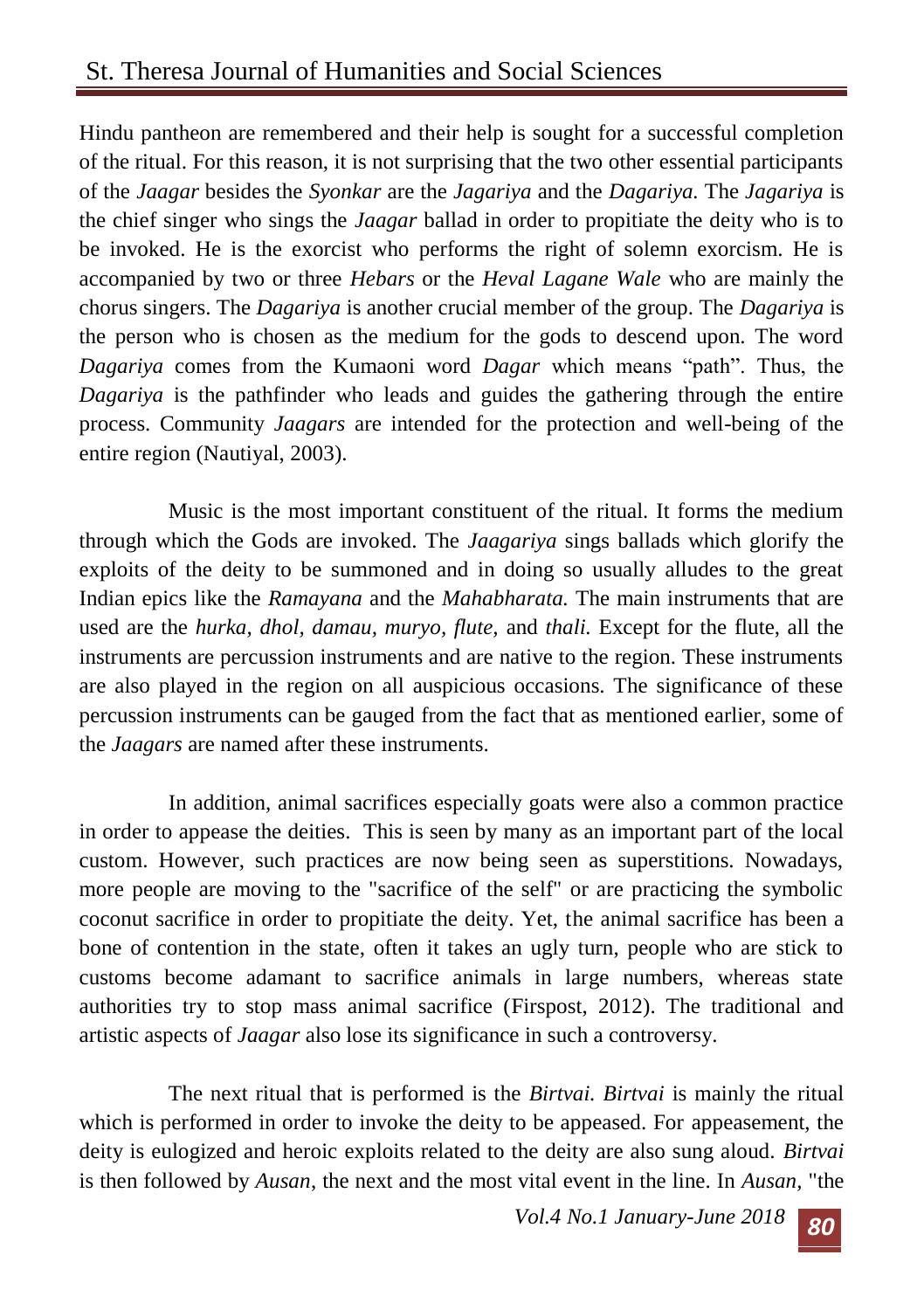deity is induced by rituals, drumming and singing to possess the oracle (Fanger, 1991)." It is marked by singing and resounding drums. Gradually the tempo of the song starts building up and the *Jaagariya,* with his powerful narration, induces the spirit to possess the *Dagariya.* The rising crescendo of the song arouses the *Dagariya*  to a state of frenzied trance as he performs a *Tandav Nritya* (a fierce exciting dance). It is during this time that the *Dagariya* gets possessed by the spirits. It is believed that in this frenzied state, the spirits talk through him and provide answers to the questions that perplex the supplicant*.* In case of a community *Jaagar,* any villager can seek answers to his/her problem to the deity by flinging sacred rice and coin in the air at the time of the *Tandav.*

After the *Tandava,* a *guru aarti* is performed by the resident priest. During the *aarti, Guru Gorakhnaath* who is the preceptor and the Lord of Lords is remembered. The devotees, then, ask for his blessings and protection. After which, the priest takes out the ash from the sacred fire then place it on the foreheads of all the devotees. This is known as *Khakh Raman*. *Khaak* is the Hindi/Urdu for ash and it symbolizes both purity and the ephemeral nature of this world. *Dainik Vichar* is performed next where the people contemplate and remembers God for his benevolence and bounty. Finally, the priest bestows his blessings upon the devotees in a ceremony called as the *Ashirvaad Grahan*. After the rituals are performed, the answers are sought, and the gods are placated, it is time for the gods to move back to their own kingdoms in another ceremony called *Prasthan.*

*Jaagar* is often seen as a Shamanistic practice. However, it can also be examined as an important ballad form. *Jaagars* give us a glimpse into the folklore, customs, traditions, and beliefs of the people of Uttarakhand. Like the ballad form of the West, the authorship of these *Jaagargathas* is seldom known and until very recently, they were being transmitted through the word of mouth. However, with the advent of technology, documentation of the *Jaagargathas* is now possible. Efforts are now being made to trace the authorship of these tales and restore their original form as they play an important part in the cultural heritage of the people of Uttarakhand. The canvas of *Jaagars* is wide as it encompasses a wide array of themes ranging from the episodes of great epics like the *Mahabharata* and the *Ramayana* to the local folklore, such as: the chivalric Lodi Rikhola and Ajua Bafaul, or the fabulous love stories of Rajula-Malushahi, and Bhana-Gangnat, and the heart-rending tale of Jasi Jagar Gatha or Kal Bisht, including Jugal Kishor Pethshali's rendition of the Rajula-Malushahi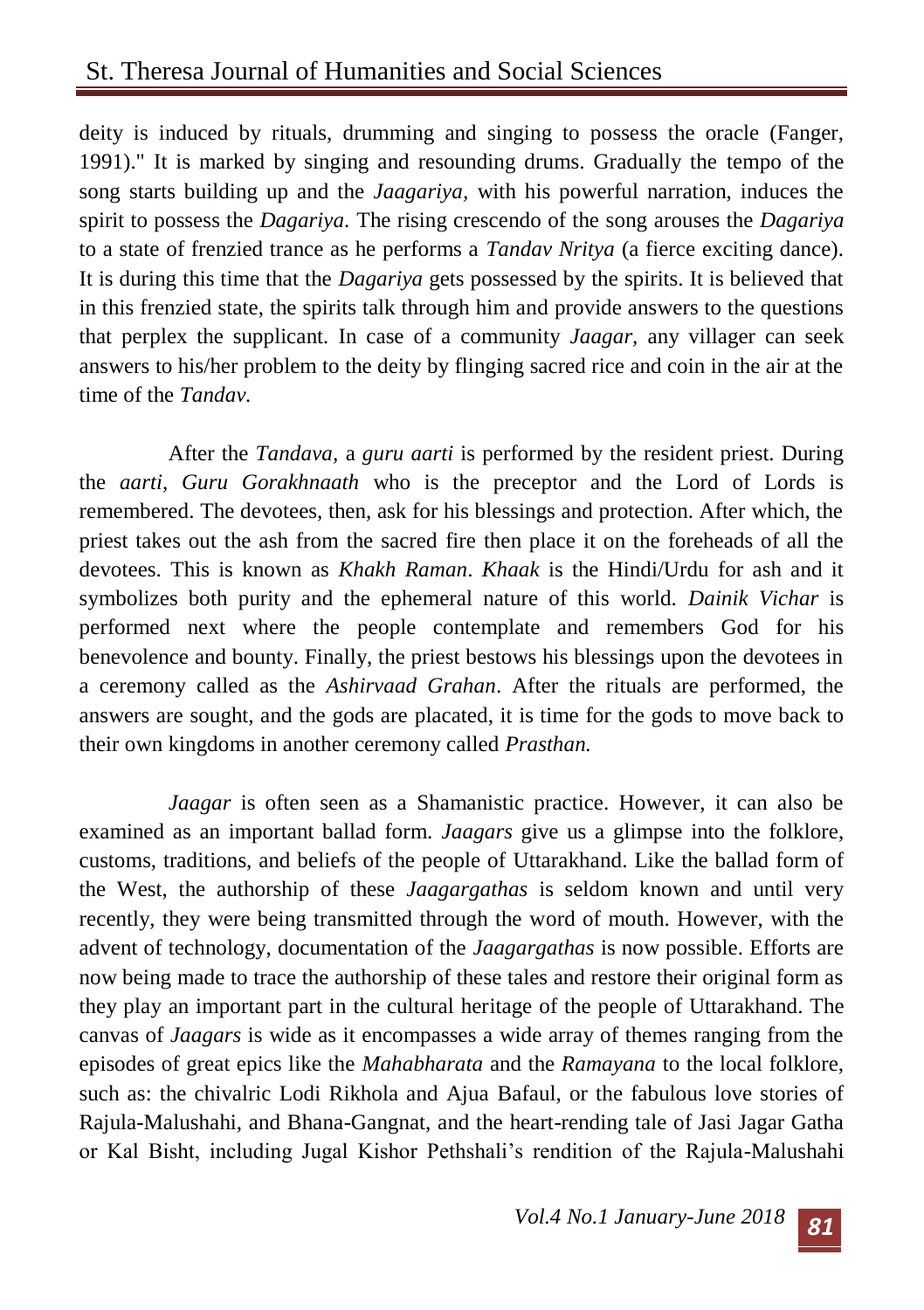story (Pethshali, 1991) which is well recognized in the region and has also reaped international accolades.

*Jaagars* are mainly sung by the low caste people of Uttarakhand in order to make a living. This may have been a reason why this art form is not well regarded by many. Nonetheless, there have been cases where some of the high-class people have entered this profession. It is ironic, however, that people from the high castes who chose to embrace it were treated as outcasts by their own community and at times were even treated as a joke. Such derision for such a remarkable heritage is in every way wrong and should be discouraged.

#### **5. Conclusion**

After studying the beliefs, rituals, and practices of the people of Uttarakhand with regard to *Jaagars,* it was concluded that the *Jaagar* is a phenomenon which gives us a peep into the lives of the people of Uttarakhand. It helps us in developing an understanding of the lives, customs and beliefs of the people who practice it. In many ways, even the *Jagariya* can be seen as a carrier of customs of a bygone age and in many ways represents the ethos of the community. As the *Jaagargathas* is a storehouse of the Uttarakhand history and literature, they are now being analyzed and interpreted by many scholars.

*Jaagars* manifests the folk culture of Uttarakhand. They have many specialties of local society, based on orality, which passes the costumes and rituals from generation to generation. It has great lyrical, musical and dancing value and simultaneously it also shows supernatural aspects of the hill life.

Once labeled as crass, the value of *Jaagars* is now being recognized for their value. *Jaagar* singers like Girda, Ganga Devi, Kabutari Devi, Jogaram Harda or "Surdas", Mohan Singh Rithagari, and Brij Lal Shah are gradually gaining recognition. However, acknowledgment has in no way paved way for a secure future for the exponents of this art. It is tragic that some practitioners even died as paupers. As *Jaagar* is an important art form, it should be recognized and efforts should be made to improve the lives of its practitioners.